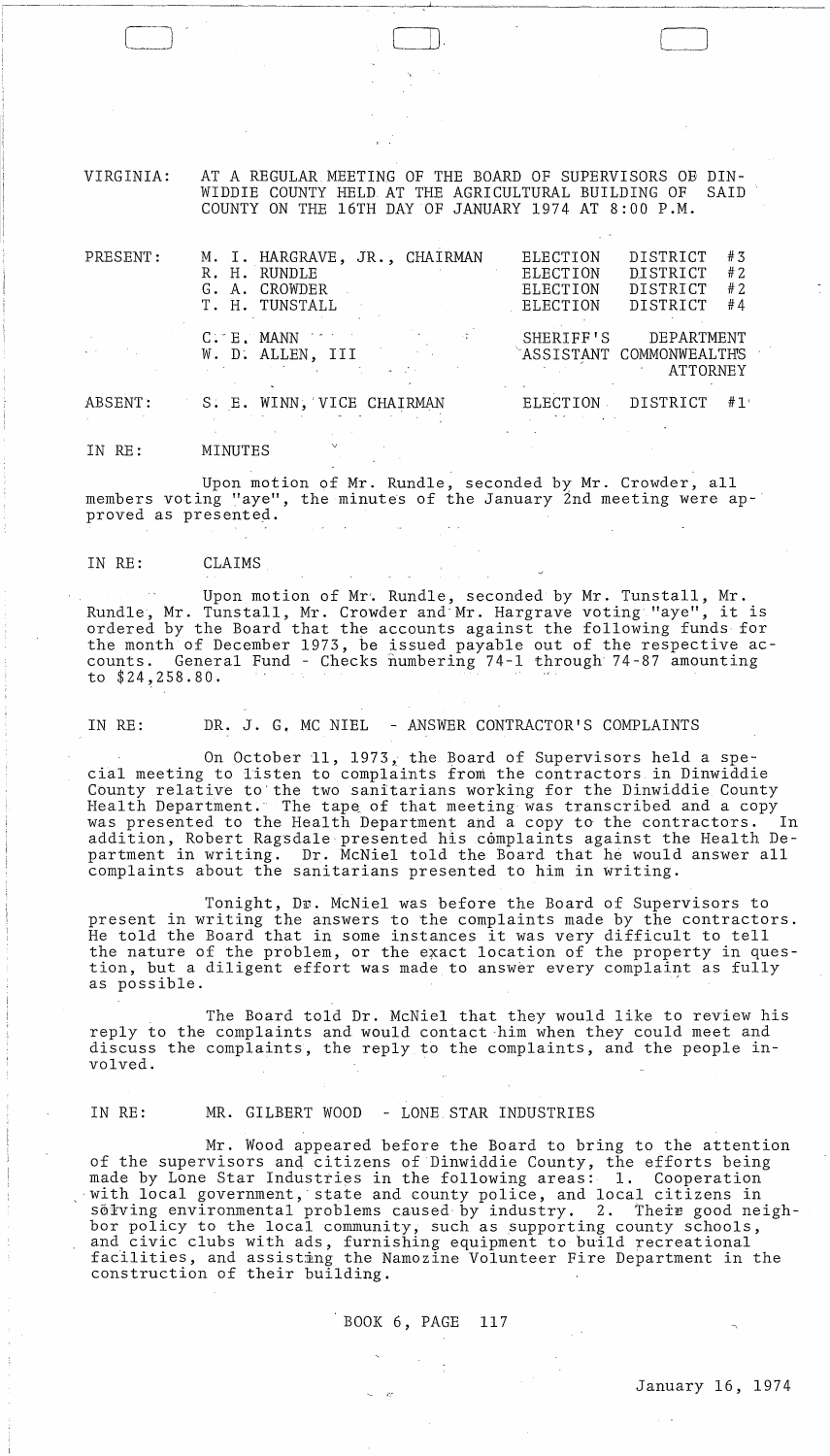3. How Lone Star benefits the county, state and local citizens by providing sand for a needed filter at the Junior High School sewerage system, and providing material for the new county landfill road and the relocation road for buses at the Junior High School.

Mr. Wood read a report to the Board and upon completion presented them with a copy of this report.

Mr. Hargrave thanked Mr. Wood for coming and enlightening the Board and the citizens of the County on the contributions made by Lone Star Industries to the County of Dinwiddie.

IN RE: FRANCIS M. FENDERSON - COUNTY GAME WARDEN - EARLY SQUIRREL SEASON

Mr. Fenderson appeared before the Board to request that an early squirrel season be authorized in Dinwiddie County. He requested the Board to adopt a resolution stating their support of the early squirrel season so that he may pass it on to the State Commission on Game & Inland Fisheries for their action. He could not offer any exact dates of the early squirrel season, but he felt that this could be worked out to the satisfaction of the citizens of the County.

The Board was of the opinion that this matter deserved their attention, and they would like to discuss this proposal with their constituents and report back at a later meeting.

IN RE: REZONING APPLICATION P-73-l DEFENSE SUPPLY ASSOCIATION

The Board of Supervisors heard this rezoning request on April 4, 1973. The results of that meeting was as follpws: Upon motion of Mr. Rundle, seconded by Mr. Winn, all members voting "aye", the proposed residential development of the Lake Jordan Property presented by Mr. Reid on behalf of the American Logistics Association (Defense Supply Association), is acceptable to the Board of Supervisors, but the request for rezoning of this property is tabled until such time as the planned residential development ordinance, now under study by the Planning Commission and the Board of Supervisors is adopted.

The County Administrator advised the Board that since the Planned Residential Development ordinance had been adopted on December 19th it was time to bring this matter back before the Board for their final action. Even though the American Logistics would now ask for a PRD Classification, it was very important to determine whether the rezoning request now before the Board should be granted. If the R-2 classification is granted now, then when the property is rezoned from R-2 to PRD, the lot sizes for single family dwellings within the PRD may be as small as 7500 square feet. If the property should not be rezoned now, and be rezoned from A-2 to PRD- then the lot sizes for single family dwellings should be no smaller than 10,000 square feet. This is outlined in Section 17-55 (E) of the Planned Residential Development Ordinance.

Upon motion of Mr. Rundle, seconded by Mr. Tunstall, all members voting "aye", the rezoning application P-73-l Defense Supply Association, was removed from the table.

Mr. J. R. Reid of Case & Company, a management firm from Cleveland, Ohio, representing the American Logistics Association, told the Board that he did not feel his group would ever use any lot smaller then 10,000 square feet, but he would certainly like to have that option available. Therefore, he wished to have the property rezoned from A-2 to R-2 at this meeting. No one else appeared in behalf-of this rezoning application, no one appeared in opposition. At the original meeting back in April 1973, several people appeared in behalf of this rezoning application, no one appeared in opposition.

Upon motion of Mr. Rundle, seconded by Mr. Crowder, all members present woting "aye", the following ordinance was adopted:

·---:-'i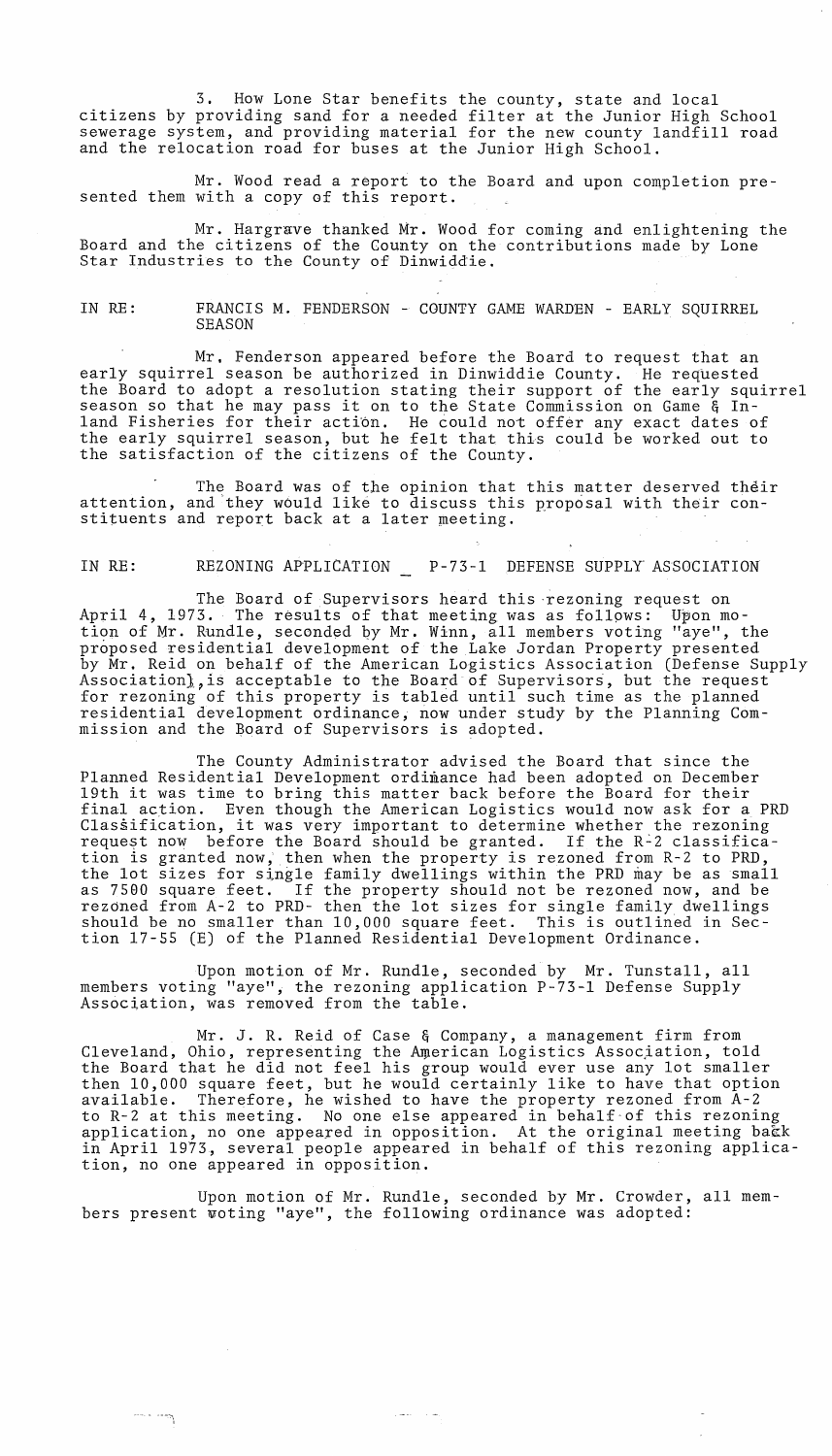BE IT ORDAINED BY THE BOARD OF SUPERVISORS OF DINWIDDIE COUNTY, VIRGINIA, that the Zoning Ordinance of said County, Chapter 17 of the Dinwiddie County Code, as adopted April 1, 1970, and as herefofore amended, be further amended by changing from "Agricultural , the district classi--2 to Residential R-2 A-2 to Residential R-2, and the county Zoning Map, which is a part of said Zoning Ordinance, of that certain tract of land containing 354.17 County, Virginia Locally Known as the Lake Jordan Tract Owned by and Surveyed for American Logistics Association", dated January 15, 1974<br>made by W. G. Chappell, C.L.S., which map is made a part hereof. Samproperty encompasses Parcels 2A, 2B, and 3 on Section 33 of the Din-<br>widdie County Zo Said is covered by the waters of Lake Jordan-Hatchers Run. In all other respects this ordianceeas heretofore amended, is reordained.

#### DINWIDDIE COUNTY RESCUE SQUAD - NEW VEHICLE IN RE:

Mr. Elmer Jeter, President Dinwiddie County Rescue Squad appeared before the Board to request that the County finance the purchase of a new chassis and Swab Body for the rescuesquad. The approximate cost of both was \$17,000.00. Mr. Jeter told the Board that the rescue squad has two Swab Bodies now in use, and they would like to purchase a third at this time, so they may get the chassis on a rotation basis. The Swab Bodies should last from 10 to 12 years, but the chassis usually wear out after two or three years use. The purchase of a new chassis and Swab Body would allow the squad to put the chassis on a three year rotation.

The County Administrator advised the Board there was a chance that the County could receive some federal help. This would be 50% of \$15,000.00 or \$7,500.00. The County would have to agree to pay the other \$7,500.00 and any amount over \$15,000.00.

Uponmmotion of Mr. Crowder, seconded by Mr. Tunstall, Mr. Crowder, Mr. Tunstall, Mr. Rundle, Mr. Hargrave voting "aye", the Board of Supervisors agreed to purchase a chassis and Swab Body at a cost of approximately \$17,000.00 for the County Ambulance and Rescue Squad, provided the following conditions are met: 1. The County<br>Administrator file with the Division of Highway Safety, an applica-<br>tion for Federal Assistance under the fiscal year 1975 Highway Safety<br>Program. 2. The Dinw riogram. 2. The Dinwide County Ambulance and Rescue Squad does not<br>expend any funds or agree in any way to expend any funds relative to<br>the purchase of a chassis and Swab Body. 3. If the County does not<br>receive matching fe chassis and Swab Body.

IN RE:

# SECOND SECTION STONY SPRINGS SUBDIVISION

The County Administrator presented to the Board a plat of Section 2 of Stony Springs Subdivision. The County Administrator stated this plat was in accordance with the Code of Dinwiddie County and that it had been signed by the Highway Department and the Health The County Administrator further stated that he recommended Department. that the Board authorized that this plat be signed by the Chairman of the Board and that a personal bond in the amount of \$60,000.00 be posted by Mr. Linwood Henshaw and Mr. Raymond Henshaw, the developers of Stony Springs Subdivision to cover the streets and drainage easements

Upon motion of Mr. Rundle, seconded by Mr. Crowder, Mr. Rundle, Mr. Crowder, Mr. Tunstall, Mr. Hargrave voting "aye", the Chairman of the Board was authorized to sign the plat of Section 2. of Stony Springs Subdivision, and further that Mr. Raymond Henshaw and Mr. Linwood Henshaw post a personal bond in the amount of \$60,000.00 to insure the streets and drainage easements in this subdivision are brought up to state standards.

 $\Delta \phi = 1.000$  km  $^{-1}$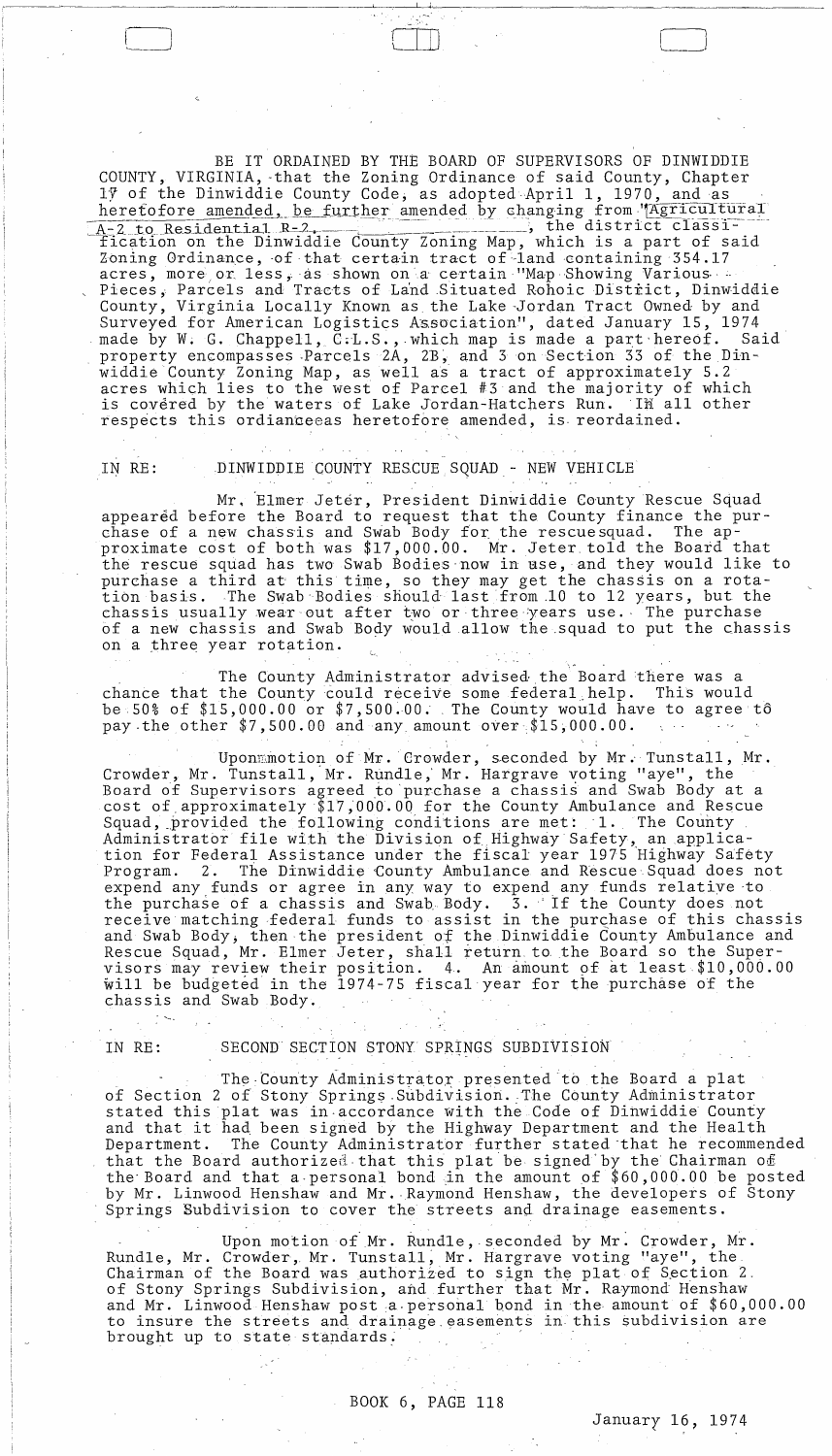IN RE: EDUCATION OF HANDICAPPED CHILDREN

The the January 2, 1974 meeting, Mr. T. W. Newsom, superintendent schools, discussed with the Board the County's responsibility to educate handicapped children. Mr. Newsom"had asked the Board to appropriate approximately \$6,000.00 to cover the County's cost, which was 40% of the total cost, to educate these children. After talking with Mr. Newsom at length, the Board did not fully understand their position in this matter, nor were they ready to appropriate the money at this time. Therefore they asked Mr. Newsom to return to the next meeting of the Board of Supervisors and to bring with him Mr. M. Kenneth Wright, special education supervisor and Mr. Leonard I. Weiss, Psychologist for the Dinwiddie County School Board.

Mr. Newsom and Mr. Wright appeared before the Board to answer additional questions and to discuss further the County's role in educating handicapped children. Since it was state law that the County finance its portion of educating handicapped children, it appeared that they had no alternative but to appropriate the money. There was discussion as to whether the money should come from the present school board budget or supervisors appropriate it out of the general fund.

Mr. Crowder moved that the Board of Supervisors appropriate out of the general fund, to the school board, \$6,000.00 to finance for the balance of this fiscal year 1973-74, the education of handicapped children in Dinwiddie County. This' motion received no second. The Chairman called for a vote. Mr. Hargrave, Mr. Crowder voted "aye", Mr. Rundle, Mr. Tunstall, "nay", resulting in a vote of two for and two against. Since Mr. Winn was absent from this meeting, this matter will be placed on the agenda for the February 6th meeting when it is hoped that all supervisors will be present and all supervisors can vote on this motion.

IN RE:. BIDS ON HEALTH, AGRICULTURAL & SCHOOL BOARD BUILDINGS

The County Administrator told the Board that he had advertised for bids on painting and repair work needed in the health, agricultural, and school board building. onThe following bids were received:

1. Henry R. Ellis - Prince George Decorators - \$3,075.00 interior of the agricultural and school board building only.

2. Douglas G. Renshaw, Classic Paint Contractors - \$5,235.00 agricultural and school board building - inside and out - \$3,325.00 health building inside and out. Total Bid - \$8,560.00.

3. R. L. Maitland Company - \$8,800.00, agricultural and school board building, inside and out.  $$5,950.00$  - health building, inside and out. Total \$14,750.00.

Upon motion of Mr. Rundle, seconded by Mr. Tunstall, Mr. Rundle, Mr. Tunstall, Mr. Crowder, Mr. Hargrave voting "aye", the gids of Douglas G. Renshaw, Classic Paint Contractors for \$8,560.00 was accepted and the County Administrator was authorized to contract with Classic Paint Contractors and have the work begin as soon as possible.

IN RE: RESOLUTION WESTERN ROUTE I-95

 $\alpha = 1.5$  ,  $\sigma_{\rm N}$ 

Upon motion of Mr. Rundle, seconded by Mr. Tunstall, all members present voting "aye", the following resolution was adopted:

WHEREAS, the Board of Supervisors of Dinwiddie County, Virginia, having evaluated available information regarding the comtemplated construction of a multi-lane inters#ate highway to serve the presently congested north-south traffic corridors of 1-85 and 95, and,

WHEREAS, potential routes for the said highway are currently being evaluated by all interested-parties in a study which is to be finalized within the near future, and,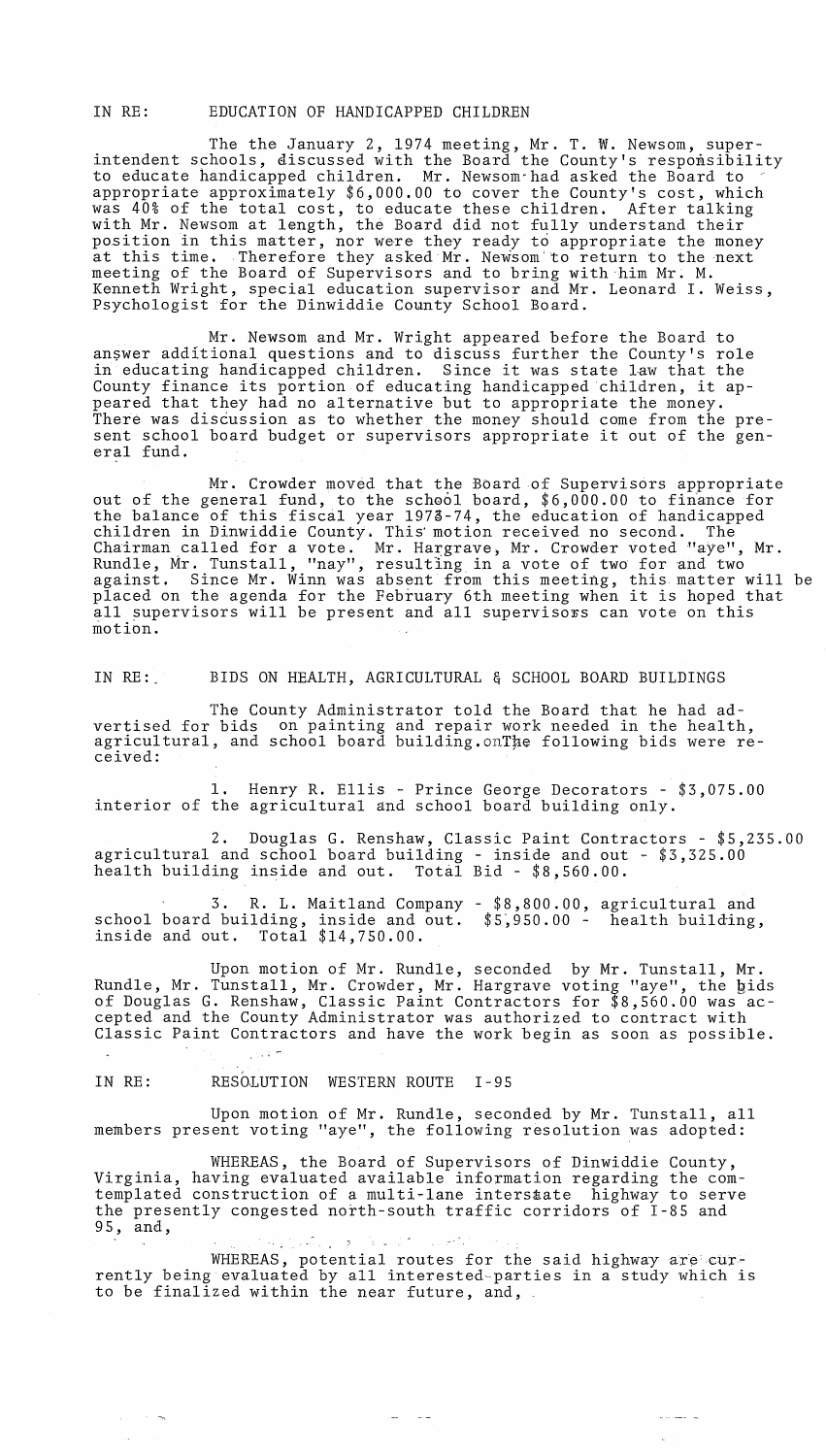WHEREAS, the proposed 'interstate highway will have significant and lasting effects on the County of Dinwiddie,

, \_\_\_\_\_\_\_\_\_\_\_\_\_\_\_\_\_\_\_\_\_\_\_\_\_\_\_\_\_\_ ~--------~~--~.~I--------------~~~--~---------------------

NOW, THEREFORE, BE IT RESOLVED by the Board of Supervisors of Dinwiddie County that the following route in their opinion will meet criteria basic to such a roadway, consisting of the following segments as shown on the October 15, 1973 preliminary study map, Western Corridor:  $A-4$ ,  $B-1$ ,  $B-3$ ,  $P-6$ ,  $P-9$ . A copy of said map is attached.

BE IT FURTHER RESOLVED, that the said Board reserves the prerogative, subject to new information, of revising their opinion.

BE IT FURTHER RESOLVED that the Board requests that the appropriate authorities consult directly with them on the location and design of interchanges which might be located within the County.

IN RE: LANDFILL BUILDING - REVENUE SHARING FUND - TO GENERAL FUND

The County Administrator advised the Board that the contractor on the Landfill building, M & W. Services had been paid \$8,293.50 on the total cost of the building \$18,430.00. This money was paid out of the Revenue Sharing Fund. At the time this was done, the County Administrator explained that he was unaware of the requirements upon the County and the contractor if revenue sharing funds ments upon the county and the contractor if revenue sharing funds<br>were used to finance construction. Since it was now too late to go back and meet these requirements, the County Administrator asked the Board to authorized that the payment already made to M & W Services Inc. be paid out of the general fund rather than revenue sharing funds.

Upon motion of Mr. Rundle, seconded by Mr. Tunstall, Mr. Rundle, Mr. Tunstall, Mr. Hargrave, Mr. Crowder voting "aye", the treasurer was instructed to transfer \$8,293.50 from the general fund to the Revenue Sharing Fund, this being the same amount of money paid to'M &' W Services Inc. out of the Revenue Sharing RFund, and further that the balance owed him on the landfill building, be paid out of the General Fund.

# IN RE: COLLIER YARD TRAIN BLOCKING ROUTE 604

The Chairman of the Board, Mr. Hargrave, stated he was still receiving complaints from citizens that use Route 604 that' Collier Yard trains were blocking the track for extended periods of time. Mr. Hargrave referred to a letter he received from the Sheriff indicating that it was not as much of a problem that everyone thought<br>it was. The Chairman instructed the County Administrator to ask Mr. The Chairman instructed the County Administrator to ask Mr. Mitchell, the Sheriff; to continue his investigation of this matter, and to discuss with the highway department the possibility of relocating Route 604 to the'West of Collier Yard.

IN RE: SALE OF JEEP the state of  $\mathcal{L}$ 

 $\frac{1}{2} \left( \frac{1}{2} \right)^{2} \left( \frac{1}{2} \right)^{2}$ 

Upon motion of Mr. Tunstall, seconded by Mr. Rundle; Mr. Tunstall, Mr. Rundle, Mr. Crowder, Mr. Hargrave voting "aye", the County Administrator was authorized to sell  $\frac{1}{9}$ eepg#1219872:

IN RE: SALE OF PONTIAC EMERGENCY VEHICLE-

 $\{1,2\}$  and

Upon motion of Mr. Tunstall, seconded by Mr. Crowder, Mr. Tunstall, Mr. Crowder, Mr. Rundle, Mr.. Hargrave voting "aye", the County Administrator was authorized to sell emergency vehicle##361P39509.

 $\langle \hat{z}_{\alpha} \rangle$ 

 $\sim$ 

ik Ch BOOK 6 'PAGE 119

 $\mathcal{A} \times \mathcal{A} \times \mathcal{B}$ 

 $\mathcal{A}=\mathcal{A}$  ,  $\mathcal{A}$ in Approximation of the Control

 $\begin{pmatrix} 1 & 1 \\ 1 & 1 \end{pmatrix}$